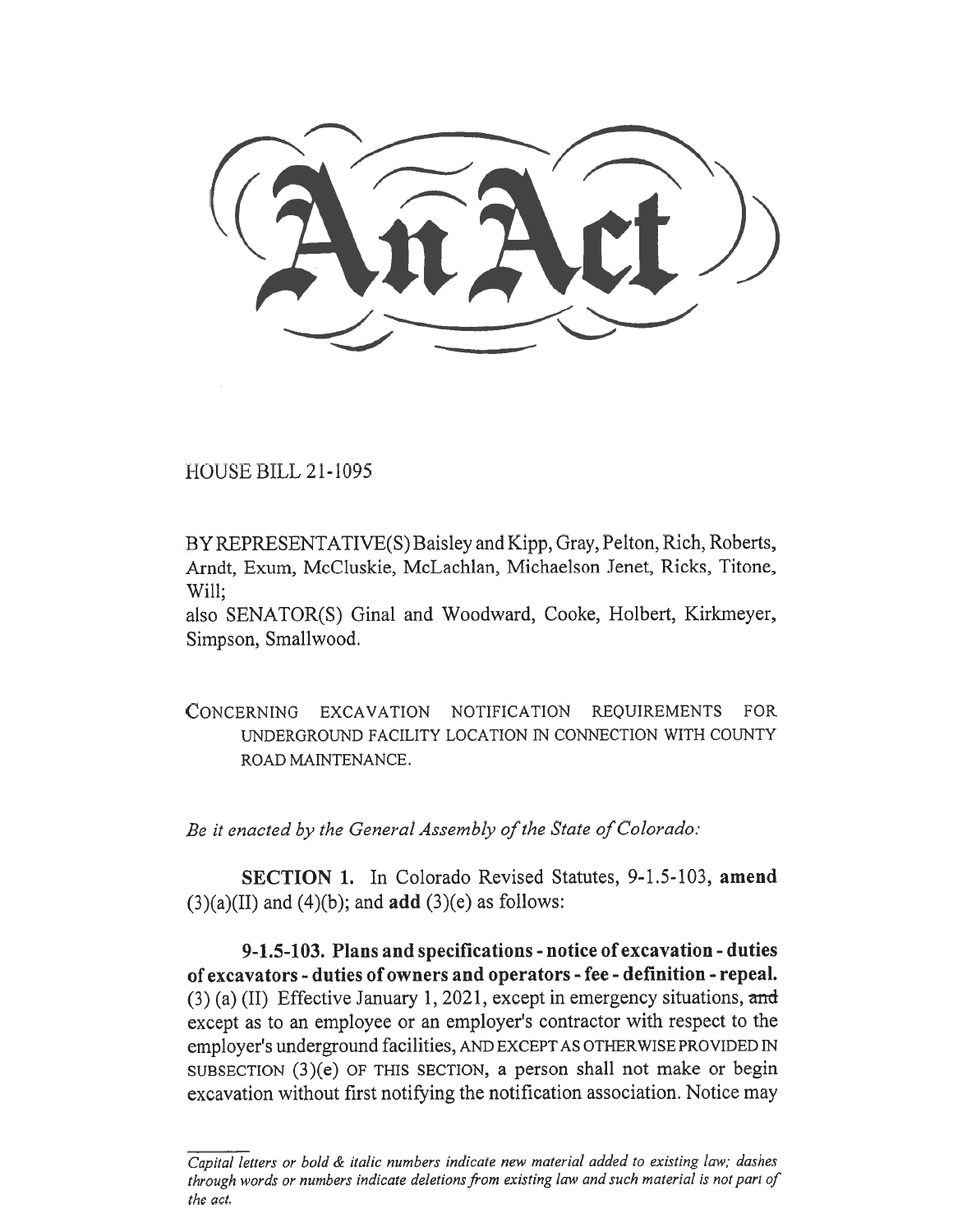be given by electronic methods approved by the notification association or by telephone.

(e) (I) NOTWITHSTANDING ANY OTHER PROVISION OF THIS ARTICLE 1.5, EXCAVATION THAT IS ROUTINE OR EMERGENCY MAINTENANCE OF THE RIGHT-OF-WAY OF A COUNTY-MAINTAINED GRAVEL OR DIRT ROAD AND IS PERFORMED BY COUNTY EMPLOYEES DOES NOT REQUIRE NOTIFICATION OF THE NOTIFICATION ASSOCIATION UNLESS THE EXCAVATION WILL:

(A) LOWER THE EXISTING GRADE OR ELEVATION OF THE ROAD OR ANY ADJACENT SHOULDER OR THE DESIGNED AND CONSTRUCTED ELEVATION OF ANY ADJACENT DITCH FLOWLINE; OR

(B) DISTURB MORE THAN SIX INCHES IN DEPTH AS IT IS CONDUCTED.

(II) AS USED IN THIS SUBSECTION (3)(e), "DITCH FLOWLINE" MEANS THE LINE RUNNING THE LENGTH OF THE BOTTOM OF A DITCH SO THAT WATER ENTERING THE DITCH RUNS FIRST TO THE LINE AND THEREAFTER DOWN THE LINE.

(4) (b) The marking of underground facilities shall be considered valid so long as the markings are clearly visible, but not for more than thirty calendar days following the due date of the locate request initiated pursuant to subsection (3) of this section. except that, if an excavation notice is limited to only annual road maintenance that does not exceed six inches in depth-conducted by a government agency on an existing unpaved road, the marking shall-be-considered-valid-for up to one-hundred-eighty days. Upon receipt of the notification, an owner or operator has ten business days to coordinate the excavation activity with the government agency. If an excavation has not been completed within the applicable THIRTY-DAY period, the excavator shall notify the notification association at least two business days, not including the day of actual notice, before the end of the applicable THIRTY-DAY period.

SECTION 2. Act subject to petition - effective date. This act takes effect June 1, 2022; except that, if a referendum petition is filed pursuant to section 1 (3) of article V of the state constitution against this act or an item, section, or part of this act within the ninety-day period after final adjournment of the general assembly, then the act, item, section, or part will not take effect unless approved by the people at the general election to be

PAGE 2-HOUSE BILL 21-1095